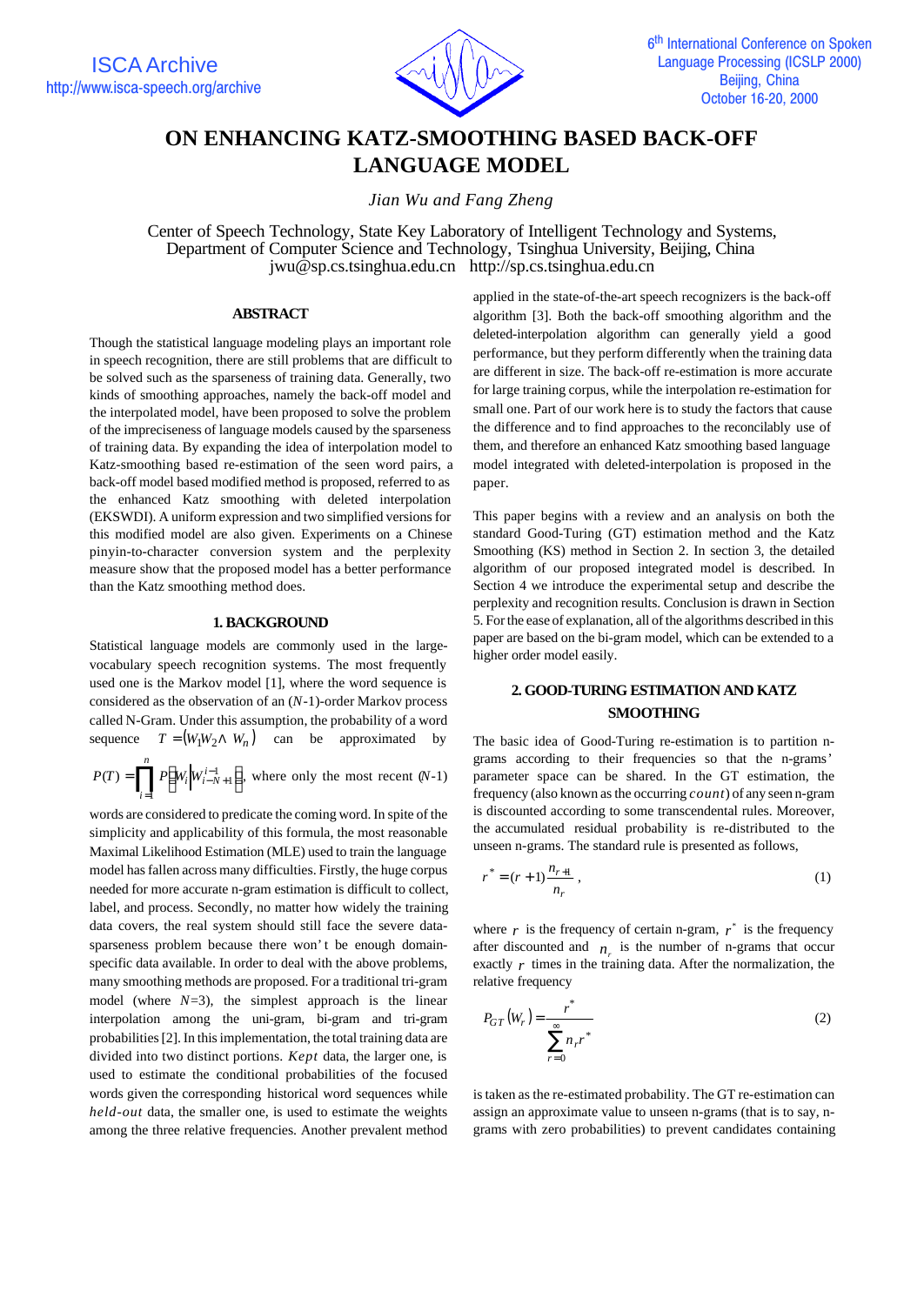such n-grams from being neglected out of consideration. Nevertheless, the re-estimation is so rough that it can not distinguish those different unseen n-grams. For example, the word pair "nong2 ye4 (agricultural)" and "jing1 ji4 (economy)" does not co-occur in a Chinese training corpus, neither does another different word pair "nong2 ye4 (agricultural)" and "dang3 (party)", but the former word pair is more reasonable and therefore more possible to appear in new corpus.

Katz [3] develops a modified version of this estimation by combining higher-order models and lower-order models when reestimating the probability of unseen bi-grams, which is actually a kind of back-off model. According to Equation (2), all the zerofrequency bi-grams are approximated from the relative frequency of those occurring-once bi-grams, each of which is called a singleton. The Katz Smoothing supposes that the occurring probability of the zero frequency bi-gram is also associated with the focused word in the word pair. This idea can be exactly expressed as follows,

$$
P_{KS}\left(\nu\middle|\mu\right) = \begin{cases} d_r(u)f\left(\nu\middle|\mu\right) & \text{for } r > 0, \\ \mathbf{a}(u)P_{KS}\left(\nu\right) & \text{for } r = 0 \end{cases}
$$
 (3)

where

$$
f(v|u) = \frac{C(u,v)}{C(u)} = \frac{r}{c(u)},
$$
\n(4)

$$
d_r = \begin{cases} \n1 & \text{for } r > k \\ \n\frac{r^*}{r} - \frac{(k+1)n_{k+1}}{n_1} & , \\ \n\frac{(k+1)n_{k+1}}{n_1} & \text{for } k \ge r > 0 \n\end{cases}
$$
\n(5)

and

$$
a(u) = \frac{1 - \sum_{v : c(u,v) > 0} P_s(v|u)}{1 - \sum_{v : c(u,v) > 0} P_s(v)}.
$$
\n(6)

In Equation (4),  $c(e)$  is the occurring count of the event  $e$ .

Similar to the Katz discounting Equations (3)-(6) for the Bi-gram model, higher order unseen n-grams can also be re-estimated by the (n-1)-Grams recursively. As the end of the recursion, the KS uni-gram re-estimation is taken to be equivalent to the GT reestimation of this uni-gram.

Compared with the standard Good-Turing re-estimation, Katz Smoothing will assign two different re-estimation values to the word pairs "agricultural economy" and "agricultural party" because of the different occurring frequencies of the words "economy" and "party". Intuitively, this method can result in a better performance than the GT method can.

However, Katz Smoothing has its own shortages. Since the discounting of n-grams with zero and non-zero frequencies is based on different order n-gram information, the results will be contrary to our expectation in a few cases. Considering the two word-pairs  $(u, v)$  and  $(u, w)$ , there may be some unexpected result if the language model is being trained using the corpus where the first word-pair appears only a few times (no more than the predefined threshold *k* ) while the latter one is completely unseen. For example, if the following results are observed for *u*, *v* and *w:*

$$
C(u) = 5 \cdot C(uv) = 0 \cdot C(uw) = 1 \cdot P_{KS}(v) = 0.2 \cdot P_{KS}(w) = 0.3
$$
  
d<sub>1</sub>(u) = 0.5 \cdot **a**(u) = 0.6

It is thought that the probability of the first pair should be larger than latter one in the KS method since  $C(uv) < C(uw)$  and  $C(v) > C(w)$ . However, according to Equation (3), we could get the smoothed probabilities

$$
P_{KS}(v|u) = \mathbf{z}(u) \cdot P_{KS}(v) = 0.6 * 0.2 = 0.12,
$$
  

$$
P_{KS}(w|u) = d_1(u) \cdot \frac{v_1 \cdot v_2}{c(u)} = 0.4 * \frac{1}{5} = 0.08.
$$

Unfortunately, the result are contrary to our expectation. In other words, the probability is not so smooth as we expect. After browsing our training corpus, we find that this phenomenon is very common, especially in the word-pairs with low counts. One possible solution is to consider the low-order n-gram information in all the cases.

# **3. PROPOSED APPROACHES**

# **3.1 Enhancing Katz Smoothing by Integrating Deleted Interpolation**

The Katz Smoothing can also be expressed in terms of the interpolated model

$$
P_{KS}\left(v\middle|\mathbf{u}\right) = \mathbf{I}(u,v)P_{GT}\left(v\middle|\mathbf{u}\right) + (1 - \mathbf{I}(u,v))P_{KS}\left(v\right). \tag{7}
$$

In fact, in order to satisfy the Equation  $(7)$  the weight  $\vec{l}$  in the KS method must be chosen such that

$$
\boldsymbol{I}(u,v) = \begin{cases} 1 & \text{for } r > 0 \\ \boldsymbol{a}(u) - 1 & \text{for } r = 0 \end{cases}
$$
 (8)

where

$$
\boldsymbol{b}(u,v) = \frac{1 - \sum_{v: c(u,v) > 0} P_s(v|u)}{n_0 \cdot P_s(v)}.
$$
\n(9)

Obviously, the key difference between the back-off and the interpolated models is that the interpolated model considers the information from lower-order n-gram distributions while the back-off model do not when re-estimating the probabilities of ngrams with non-zero counts. This is why the two models perform differently in different corpora. Based on the interpolated form of back-off model, lower-order n-gram distributions can be easily integrated into the Katz Smoothing by redefining the weight function. The modified equation can be rewritten in a uniform formula as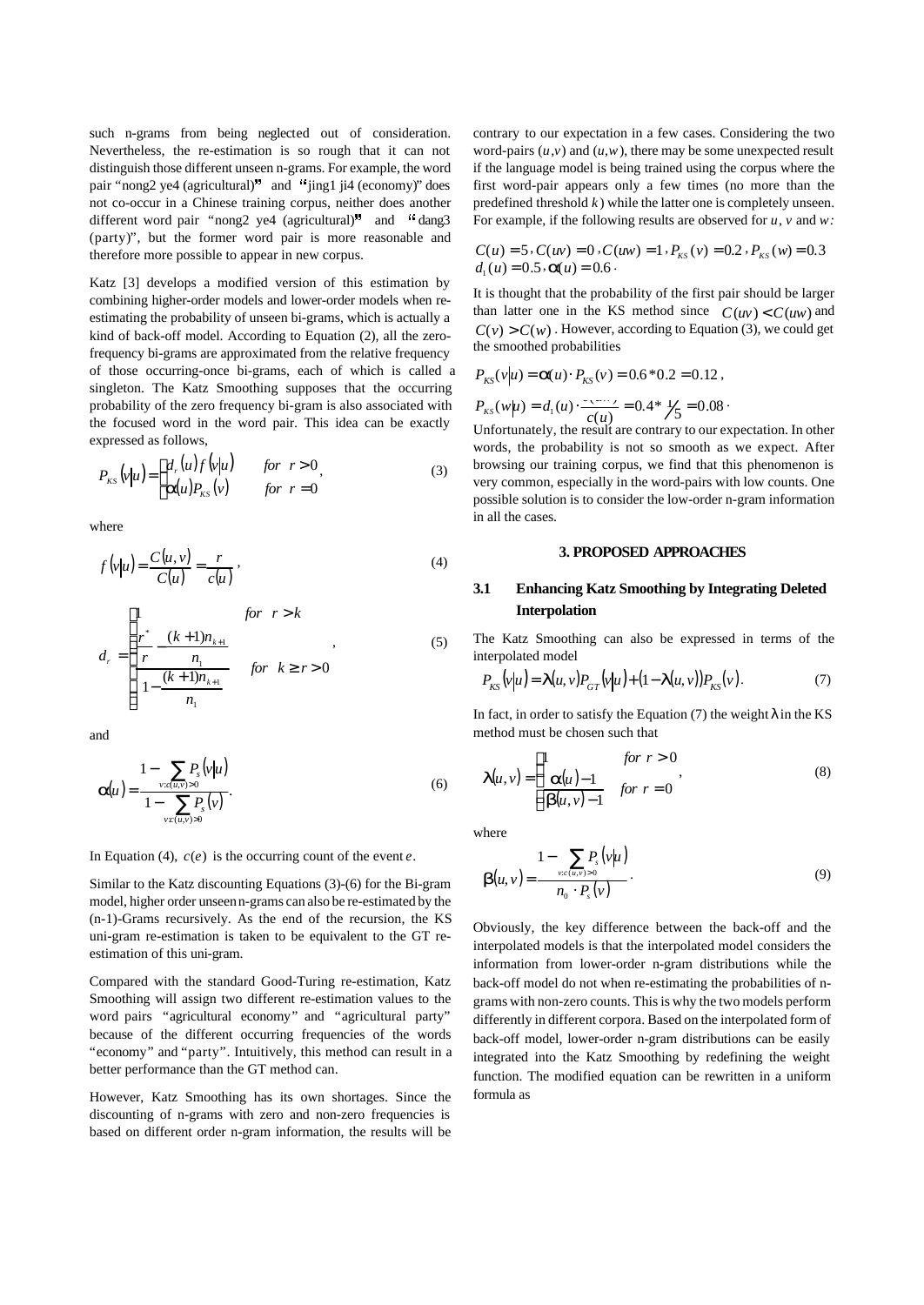$$
\boldsymbol{I}(u,v) = \begin{cases} \boldsymbol{m}(u,v) & \text{for } r > 0 \\ \boldsymbol{a}(u) - 1 & \text{for } r = 0 \end{cases}
$$
(10)

In order that the probabilities of all unseen bi-grams are not altered after the Katz Smoothing, the value of weight function  $\mathbf{m}(u, v)$ must be selected to make the accumulated probability of the occurred word pair occurring *r* times unchanged. That is to say

$$
\sum_{v:c(u,v)=r} (\mathbf{m}(u,v) \cdot P_r(v|u) + (1 - \mathbf{m}(u,v)) \cdot P_s(v))
$$
\n
$$
= \sum_{v:c(u,v)=r} P_r(v|u) \qquad \forall r > 0
$$
\n(11)

Generally, we can define the weight function in Equation (10) as a linear interpolated formula of  $c(v)$  and  $r (= c(u, v))$  as

$$
\mathbf{m}(u, v) = \mathbf{I}_1(r) + \mathbf{I}_2(r) \cdot C(v). \tag{12}
$$

For a given frequency  $r$ , by substituting Equation (12) for the weight function in Equation (11), we get

$$
\begin{split} \boldsymbol{I}_{1}(r) \cdot \sum_{u,v \in (u,v)=r} (P_{r}(v|u) - P_{s}(v)) + \boldsymbol{I}_{2}(r) \cdot \sum_{u,v \in (u,v)=r} (C(v) \cdot (P_{r}(v|u) - P_{s}(v))) \\ &= \sum_{u,v \in (u,v)=r} (P_{r}(v|u) - P_{s}(v)) \qquad \forall r > 0 \end{split} \tag{13}
$$

Therefore we have  $2 \mathcal{R}$  pairs of coefficients (i.e.,  $I_1$  and  $\lambda_2$ ) and  $R$  constrains, where  $R$  is the range of  $r$ . Then the coefficients can be estimated as the *held-out* algorithm shown in Figure 1:

1. Prepare a kept *corpus* and a *held-out* corpus

2. Train a KS based back-off language model on the *kept* corpus; For each word pair  $(u, v)$ , store the probability  $P_{GT}(v|u)$ and  $P_{KS}(v)$  and the occurring time  $c(u, v)$  in the *kept* corpus.

3. For each word pair  $(u, v)$ , compute  $N(u, v)$ , the number of times that (*u,v*) takes place in the *held-out* data set;

4. For the occurring time *r* from *1* to *R*, try to maximize

$$
\sum_{u,v:\langle u,v\rangle=r} N(u,v) \cdot \log\left(\mathbf{m}(u,v)P_T(v|u) + (1-\mathbf{m}(u,v))P_s(v)\right)
$$
  
with the limitation of (12) and (13) by the method of

#### **Figure 1**. The *held-out* algorithm of parameter estimation

undetermined Lagrange multiplier.

The *held-out* algorithm is often used in the Deleted-Interpolation algorithm [4], therefore the modified model is referred to as the Enhanced Katz Smoothing With Deleted Interpolation (EKSWDI).

## **3.2 Simplified Versions**

EKSWDI can be implemented easily in language decoding. However, we should calculate all the coefficients by many times' executions (to be precise, *R* times)) of the forth step of the *held-out* algorithm given in Figure 1. Furthermore, the storage perplexity for all the coefficients is a very high. In order to make this model more practical in real-time systems, two simplified versions are presented.

Above all, let us consider the assumptions of these two versions. Firstly, the Katz Smoothing assumes that the probability of frequent bi-grams estimated under the MLE criterion is adequately believable, which leads to the weights in these cases being assigned as constant one with no reduction in performance. Secondly, as we mentioned in Section 2, the lower-order n-gram information is more urgently required to be considered in case *r* is smaller. According to these two hypotheses, the weight function  $m(u, v)$  can be defined as a normalized relative ratio of the bigram probability to the uni-gram probability as in Equation (14).

$$
\mathbf{m}(u, v) = \begin{cases} 1 & \text{for } r > k \\ \frac{P_T(v|u)}{P_T(v|u) + P_s(v)} & \text{for } k \ge r > 0 \end{cases}
$$
(14)

This implementation, which is called EKSWRI, can be explained as the relative confidence measure of the bi-gram probability compared with the uni-gram probability. By this formula, the storage perplexity problem is easily overcome because the weights can be obtained dynamically in run-time.

Furthermore, since Equation (14) is still a little bit complicated in the implementation of the language models most commonly used in current speech recognition systems, a simple linear function of the count  $r$  as Equation (15) is considered to lower down the time consumption.

$$
\mathbf{m}(u,v) = \begin{cases} 1 & r > k \\ \frac{r}{k+1} & r \le k \end{cases}
$$
 (15)

According to Equation (15), the recursive expression of modified Katz Smoothing can be generalized as follows:

$$
P_s(v|u) = \begin{cases} f(v|u) & \text{for } r > k \\ \frac{r(d_r(u)f(v|u) - P_s(v))}{k+1} + P_s(v) & \text{for } k \ge r > 0 \\ a(u)P_s(v) & \text{for } r = 0 \end{cases}
$$

(16)

However, these two simplifications do not always satisfy the constraint implied in Equation (11). We should re-estimate the value of  $a(u)$  and normalize the distributions to make the probability sum-up be one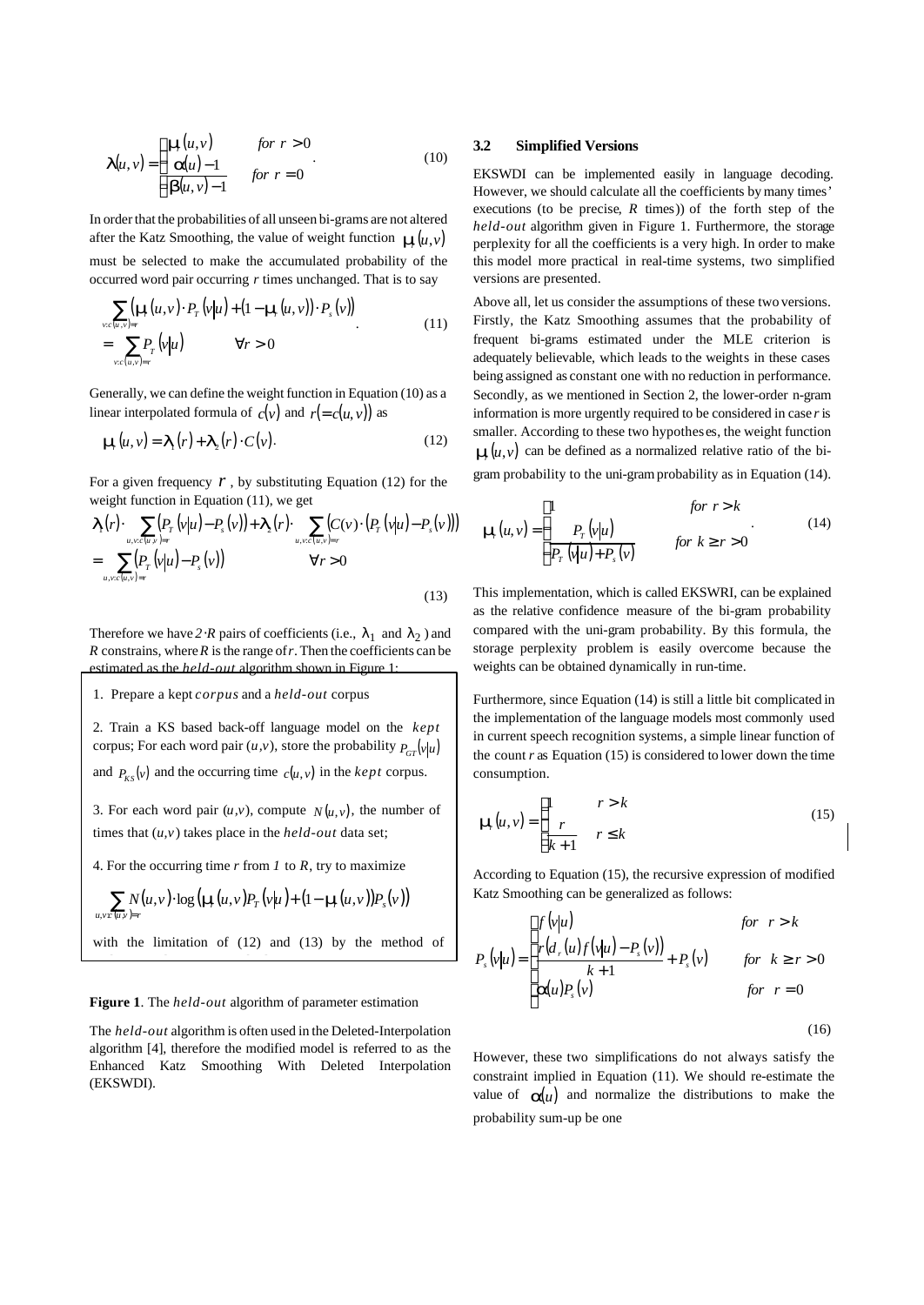#### **4. EXPERIMENTS**

The language model used in the following experiments is the trigram built on a huge corpus that contains about 200 million words. The corpus covers the 4-year's text data of "*People's Daily*" (from 1993 to 1994 and from 1996 to 1997) and a few sections from other Chinese newspaper. The training data are all written texts in news style and in formal language. The vocabulary set consists of 50624 Chinese words, which lengths vary from one to four.

## **4.1 Perplexity Comparison for Different Models**

The perplexities of different models are calculated on a small corpus that contains about 100,000 words. This corpus is also news style and taken from "*People's Daily*" of Year 1999. The results are shown in Table I. In the table, KS means the standard Katz Smoothing back-off model and is used as the baseline. EKSWDI means the model using the algorithm and the weight function discussed in Section 3.1. From the results, we can see that this model achieves a better performance than the KS does with regards to the perplexity. It is because of the improvement of the model's depicting ability achieved by lifting the probabilities of those less-frequent word pairs. EKSWRI means the model using simplified weight function according to the ratio of probabilities from different order n-gram expressed in Equation (14) while EKSWLI means the model using a simplified linear interpolated formula introduced in Equation (15). It is noticed that though the perplexity of MKSWLI is slightly larger than that of MKSWRI or MKSWDI in both bi-gram and tri-gram based experiments, it is still a good choice to make the computation more efficient.

|  |  |  | Table I: Perplexity Measure on Different Models |  |
|--|--|--|-------------------------------------------------|--|
|--|--|--|-------------------------------------------------|--|

| Model         | Uni-gram                 | Bi-gram | Tri-gram |
|---------------|--------------------------|---------|----------|
| ΚS            | 1817                     | 442     | 274      |
| <b>MKSWDI</b> | -                        | 397     | 244      |
| <b>MKSWRI</b> |                          | 402     | 250      |
| <b>MKSWLI</b> | $\overline{\phantom{0}}$ | 429     | 267      |

# **4.2 Performance Comparison in Chinese Pinyin-to-Character Conversion System**

In order to test the performance of the language model and the word decoding procedure without any influence of the recognition errors introduced from the acoustic stage, we develop a system, namely *EasyConv,* to convert Chinese pinyin strings (sentences in toneless pronunciation) into character strings (known as sentences in text). This system takes the correct Chinese pinyin strings of testing sentences as the inputs and then tries to seek the best path in the word graph by the Syllable-Synchronous Network Search (SSNS) algorithm that is based on a kind of modified Viterbi Beam search strategy [5]. And finally, it outputs the putative character strings corresponding to the input pinyin strings. Due to the purpose and architecture of this system, there are only substitution-errors and there won't be any insertionerrors or deletion-errors. The test data is a corpus taken from

recent Chinese papers including 1,560 sentences that do not appear in the training corpus. By using the new model, the error rate can be reduced by over 30%. The results are listed in Table II.

**Table II:** Character error rate (CER) comparison among models in a Chinese Pinyin-to-Character Conversion system

| Model | КS      | <b>MKSWD</b> | MKSWRI | MKSWLI |
|-------|---------|--------------|--------|--------|
| CER.  | $6.5\%$ | 4.5%         | 4.7%   | 5.0%   |

## **5. SUMMARY**

The Enhanced Katz Smoothing With Deleted Interpolation is a back-off model integrated with the interpolation of the low-order n-gram information. It assumes that not only the probabilities of unseen n-grams but also those of seen n-grams should be reestimated according to the low-order n-gram probabilities. This amendment has the following merits:

#### <sup>l</sup> **Stronger smoothing ability.**

It is reasonable to assume that the re-estimation of an ngram to be smoothed depend on not only the occurring counts of itself and its historical (n-1)-gram but also the frequencies of all its sub-sequences. The GT re-estimation doesn't take account of this hypothesis while the KS does. In the KS algorithm, all the corresponding low-order ngrams are used to smooth the probabilities of unseen ngrams only. The EKSWDI inherits the KS's idea and applies it to all the n-grams no matter whether they appear in the training data or not, which results in stronger smoothing ability.

# <sup>l</sup> **More uniform expression and more flexible expandability**

The expression of EKSWDI is a uniform one. The Katz smoothing method can be regarded as one of its special cases. The selection of the weight function is entirely free under the constraint of normalized characteristic of the probability sum-up. Therefore, we can choose different functions according to different requirements.

The EKSWDI can be considered as the extension of Katz Smoothing and it is competent for better performance in smoothing the language model probability estimations.

# **6. REFERENCES**

- 1. F. Jelinek and R. L. Mercer, "Interpolated estimation of Markov source parameters from sparse data", *Pattern Recognition in Practice*, E. S. Gelsema and L. N. Kanal, Eds., 1986, Amsterdam: North-Holland.
- 2. F. Jelinek and R. L. Mercer, "Probability distribution estimation from sparse data", *IBM Technical Disclosure Bulletin*, 28, 2591-2594.